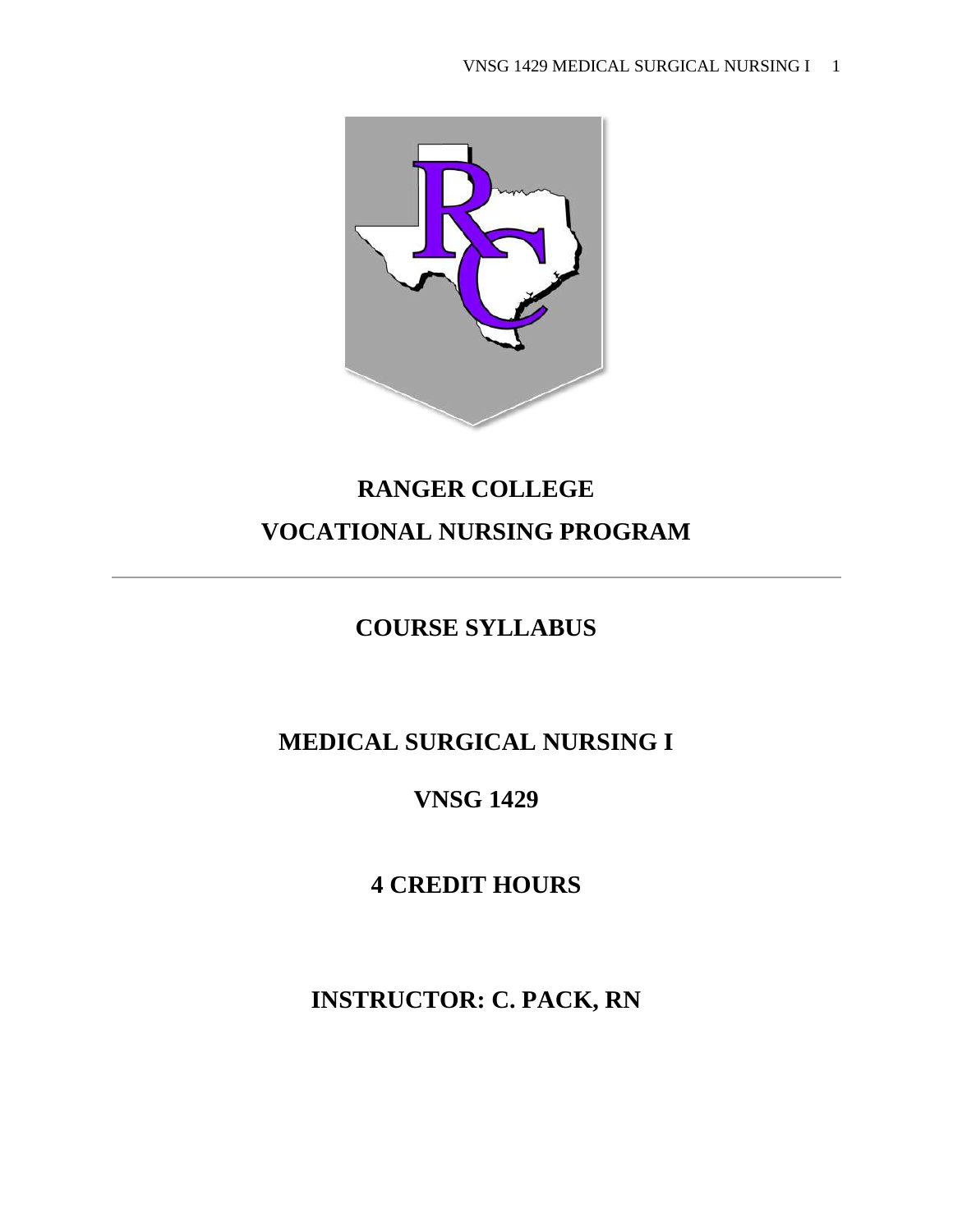INSTRUCTOR: C. Pack, RN EMAIL: cpack@rangercollege.edu CO-INSTRUCTOR: J, Alapic, LVN EMAIL: salapic@rangercollege.edu OFFICE: 300 Early Blvd St. 105, Early, TX, 76802 Rm 113 PHONE: 325-203-5007 (Office) OFFICE HOURS: Monday & Tuesday 4-5pm; Wednesday & Thursday by appointment only

#### **I. TEXAS CORE CURRICULUM STATEMENT OF PURPOSE**

Through the Texas Core Curriculum, students will gain a foundation of knowledge of human cultures and the physical and natural world, develop principles of personal and social responsibility for living in a diverse world, and advance intellectual and practical skills that are essential for all learning.

#### **II. COURSE DESCRIPTION**

Application of the nursing process to the care of adult patients experiencing medical-surgical conditions in the health-illness continuum. A variety of health care settings are utilized.

#### **III. REQUIRED BACKGROUND OR PREREQUISITE**

CPR certification and successful completion of prior semester is required prior to the start of this course.

### **IV. REQUIRED TEXTBOOK AND COURSE MATERIALS**

April Hazard Vallerand, PhD, RN, FAAN. Davis's Drug Guide for nurse's 16<sup>th</sup>. Edition, F.A. Davis Company, Philadelphia. ISBN: 978-0-8036-6945-1 Taber's Cyclopedic Medical Dictionary, 22nd Ed., F.A. Davis. ISBN: 978-0-8036-5904-9 Watkins, C. (2018). Pharmacology Clear and Simple: A Guide to Drug Classifications and Dosage Calculations, 3e. FA Davis Company. ISBN: 978-0-8036-6652-8 WILLIAMS, L. S. (2019). *Understanding Medical-Surgical Nursing*. Place of publication not identified: F A DAVIS. ISBN: 978-0-8036-6898-0 Burton, M., Smith, D. W., & Ludwig, L. J. (2019). *Fundamentals of Nursing Care: Concepts, Connections & Skills*. Philadelphia: F.A. Davis. ISBN: 978-0-8036-6906-2 Scanlon, V. C., & Sanders, T. (2019). *Essentials of anatomy and physiology*. Philadelphia: F.A. Davis Company. ISBN: 978-0-8036-6937-6

### **V. RECEIPT OF SYLLABUS**

Separate page; signed and returned to the instructor.

### **VI. COURSE PURPOSE**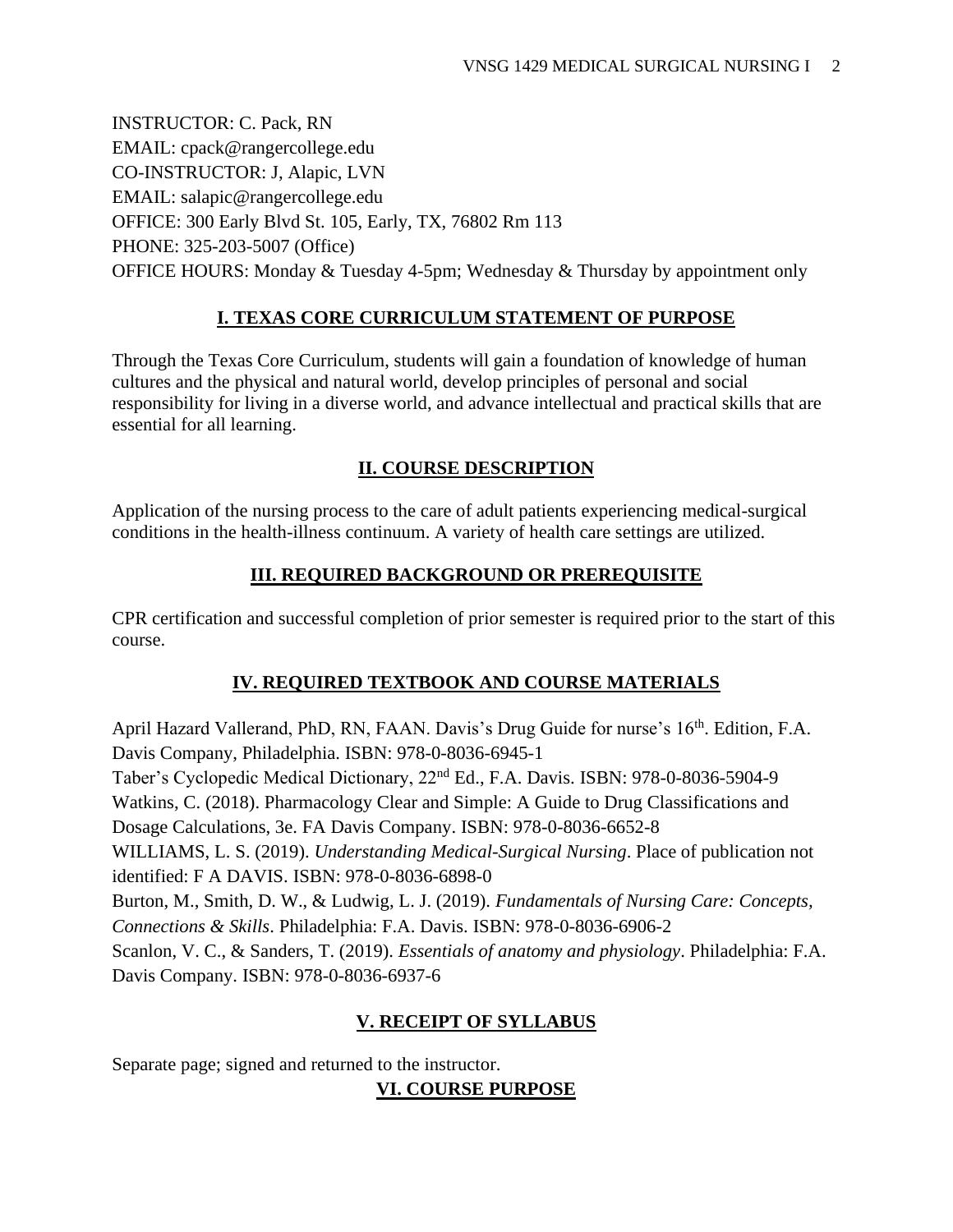To teach course content as outlined in the course description and to enable the student to accomplish the core objectives.

#### **VII. LEARNING OUTCOMES**

The student will be able to:

1. Identify the elements of accurate documentation of patient care.

2. Identify properties, effects, and basic principles underlying the use and administration of pharmacotherapeutic agents.

3. Identify legal and ethical parameters of vocational nursing practice and health care.

4. Identify basic principles of safety as they apply to adult patient care.

5. Identify developmental stages and common situational variables affecting learning, such as stress, pain, and fear, and the basic principles of the teaching/learning process.

#### **VIII. CORE OBJECTIVES**

This course meets the following of the six Core Objectives established by Texas:

☒ **Critical Thinking Skills (CT) –** Creative thinking, innovation, inquiry, and analysis; evaluation and synthesis of information

☒ **Communication Skills (COM) –** effective development, interpretation and expression of ideas through written, oral, and visual communication

☒ **Empirical and Quantitative Skills (EQS)** –The manipulation and analysis of numerical data or observable facts resulting in informed conclusions

 $\boxtimes$  **Teamwork (TW)** – The ability to consider different points of view and to work effectively with others to support a shared purpose or goal

☒ **Social Responsibility (SR) –** Intercultural competence, knowledge of civic responsibility, and the ability to engage effectively in regional, national, and global communities

 $\boxtimes$  **Personal Responsibility (PR)** – The ability to connect choices, actions, and consequences to ethical decision-making

#### **IX. METHODS OF INSTRUCTION**

This class may include lectures, discussions, group activities in class or out of class, group projects, electronic documents, power points, pre-class activity, ATI, and handouts.

#### **X. METHODS OF ASSESSMENT**

#### **All students must achieve an average overall of 78% or higher to pass this course.**

**Exams -** Four major exams (70 percent of total grade). Each major test is worth 100 points and will be graded accordingly. Testable material includes content from all components of the program including lecture material, classroom discussions, assignments, activity assignments, ATI, board work, and handouts. Material previously covered may be on subsequent exams.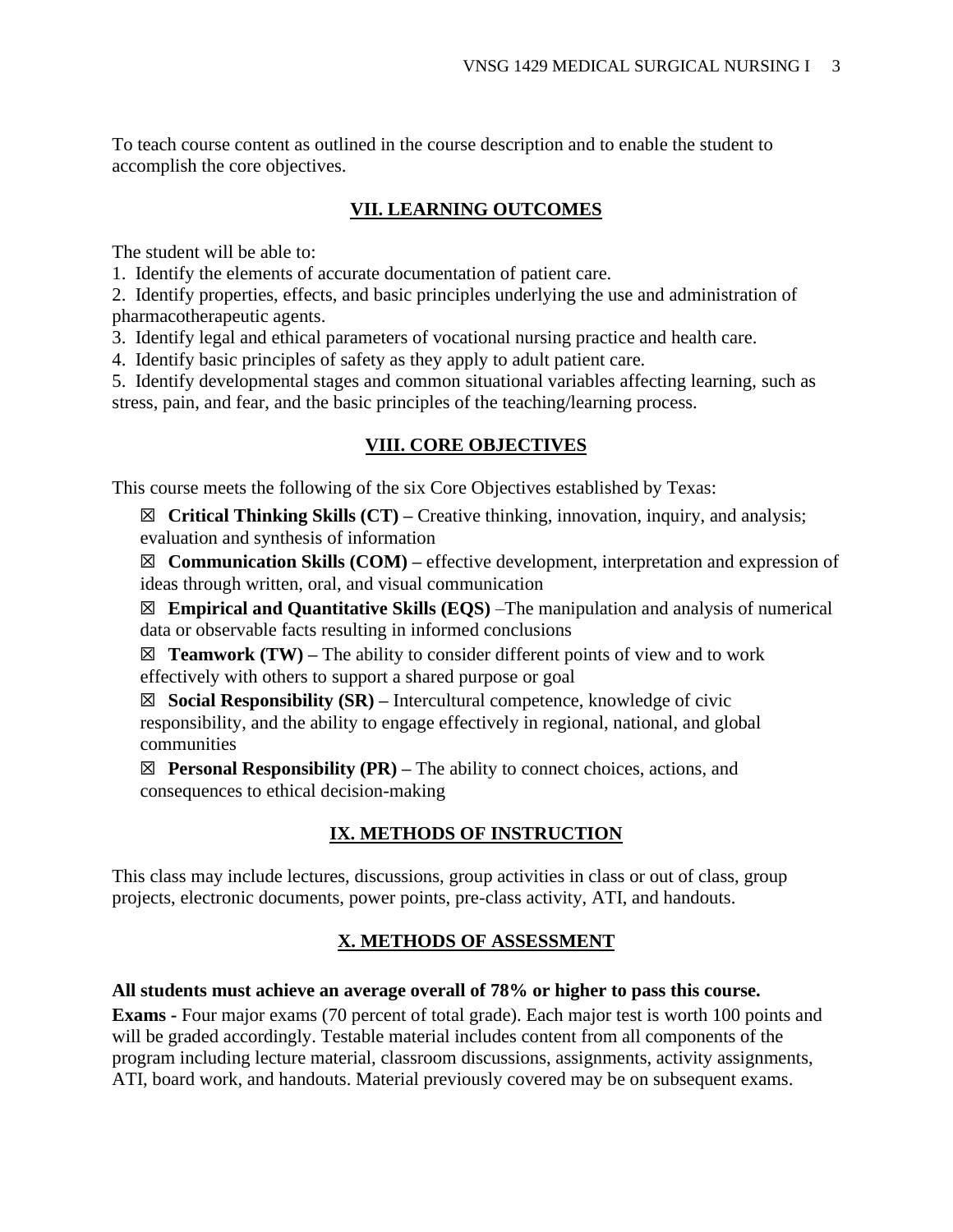Exams must be taken when scheduled unless arrangements are made prior to exam with the instructor for an alternate test date. Alternate exams may be given at the discretion of the instructor. Alternate and late exams will automatically be deducted 10 points.

\*\*If student makes less than 80% on a test, the student is required to complete a remediation assignment. Remediation assignments will be determined at the instructor's discretion. Remediation assignments are mandatory to ensure student success.\*\*

**ATI**: (10 percent of total grade). Evidence of content practice, attempt, and completion of content exams.

**Activities:** (5 percent of total grade) Consisting of questions pertaining to assigned material, weekly quizzes, pop quizzes, and daily participation grade.

- Daily participation grade: Student will be graded daily on participation within their group. If student doesn't participate, student will be docked for the day. If student does not allow another student to participate equally in the group, student will be docked for the day. If student treats any fellow student with disrespect student will be docked for the day. Student will only be docked once per day.
	- Grading system is evaluated by a 0 or a 1. "0" meaning student was not docked and "1" meaning student was docked. Student will receive 1 overall grade for the semester for class participation.

**Final Exam:** (15 percent). There will be a comprehensive exam over all material covered in this course.

**Drop Grade:** Dropping of grade(s) is at the instructor's discretion.

Grading Scale:  $A = 93-100$   $B = 86-92$   $C = 78-85$   $F = 77$  and below

#### **\*\*Exam grades will be posted to blackboard within 24-48 hours.\*\***

#### **\*\*Schedule subject to change.\*\***

#### **XI. COURSE/CLASSROOM POLICIES**

1. See VN handbook and following guidelines.

2. Student is required to be in the classroom AND in your seat **before** class start time or student is counted tardy. There is a lot of information to cover and limited time to cover it.

3. Be prepared for each class when you arrive in the classroom. This includes books, computers, notes, completed assignments, pencils, and any necessary supplies.

4. Assignments are to be turned in on time and in the proper manner. Assignments not uploaded properly or turned into the wrong module will be an automatic zero with an added assignment over HIPPA. If an error occurs during uploading of assignment, you are required to email the instructor **immediately**. Late work will **NOT** be accepted.

5. Academic dishonesty according to the Ranger College Handbook is defined as copying from another student's test or academic work, or collaboration with another person in preparing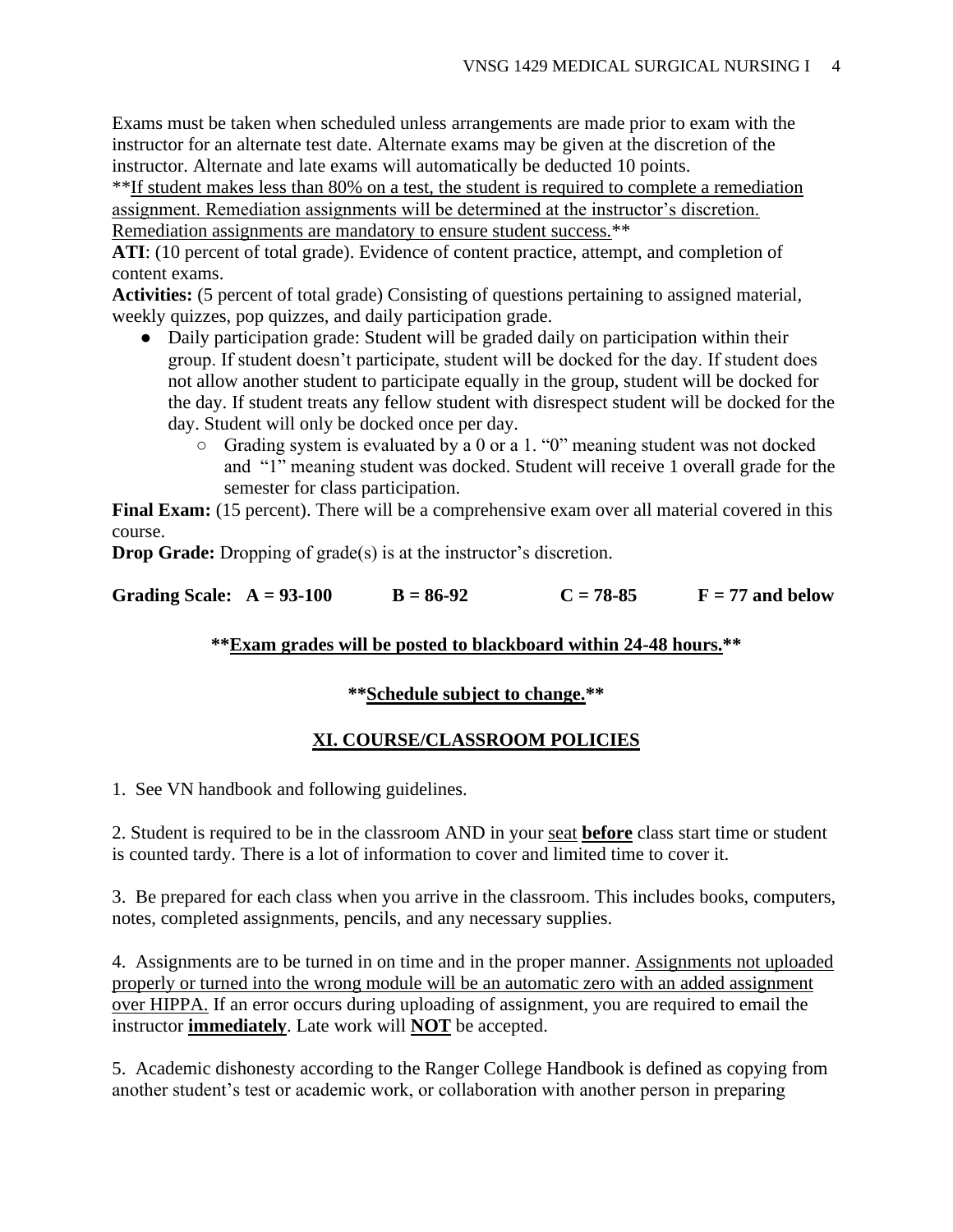written work for credit. Students who commit any of these offenses will go before the Director of the VN Program and will potentially lead to dismissal from the nursing program. (See the section of the Ranger College for further details.)

6. NO phones are allowed in the classroom or lab setting, unless used for class activity at the instructor's discretion. If it becomes apparent to the instructor that you have a phone in the classroom or lab, you will be dismissed from class and counted absent for that day.

7. Laptops are required and will be used to access Blackboard, assignments, quizzes, ATI learning, testing, classroom activities, and at the instructor's discretion.

8. Email – My email address is available for you to use. Please do not abuse that privilege. I will be more than happy to communicate with you about class information and schedule, but only after you have checked this information on your own and have questions. **Check the syllabus before asking a question regarding class. There is a syllabus USE IT.** Please identify yourself in any and all emails to me. Emails will be answered within 24 - 48 hours during the week or the following Monday if sent on weekend.

9. Disruptions or talking during lecture is distracting to your fellow classmates, one warning will be given, if the talking/distraction continues, the offenders will be dismissed from the learning session and counted absent. Talking or distracting classmates during any type of testing or lecture will lead to automatic dismissal from class and receive a "0" on the test if this occurs.

10. Sleeping/resting with eyes closed during lecture will lead to dismissal from class and counted absent for that day.

11. If student makes less than 80% on a test, the student is **required** to complete a remediation assignment. Remediation assignments will be determined at the instructor's discretion. Remediation assignments are mandatory to ensure student success.

12. Student is responsible for scheduling a time to make up any material that they have missed. If not made up within 2 days student will receive a zero.

13. Disrespecting a fellow student or instructor in any way will lead to automatic dismissal from class and the student will be required to meet with the director. This includes but not limited to talking or distracting classmates during any type of testing or lecture. Student will receive a "0" on the test if this occurs.

### **XII. NON-DISCRIMINATION STATEMENT**

Admissions, employment, and program policies of Ranger College are nondiscriminatory in regard to race, creed, color, sex, age, disability, and national origin.

# **XIII. ADA STATEMENT**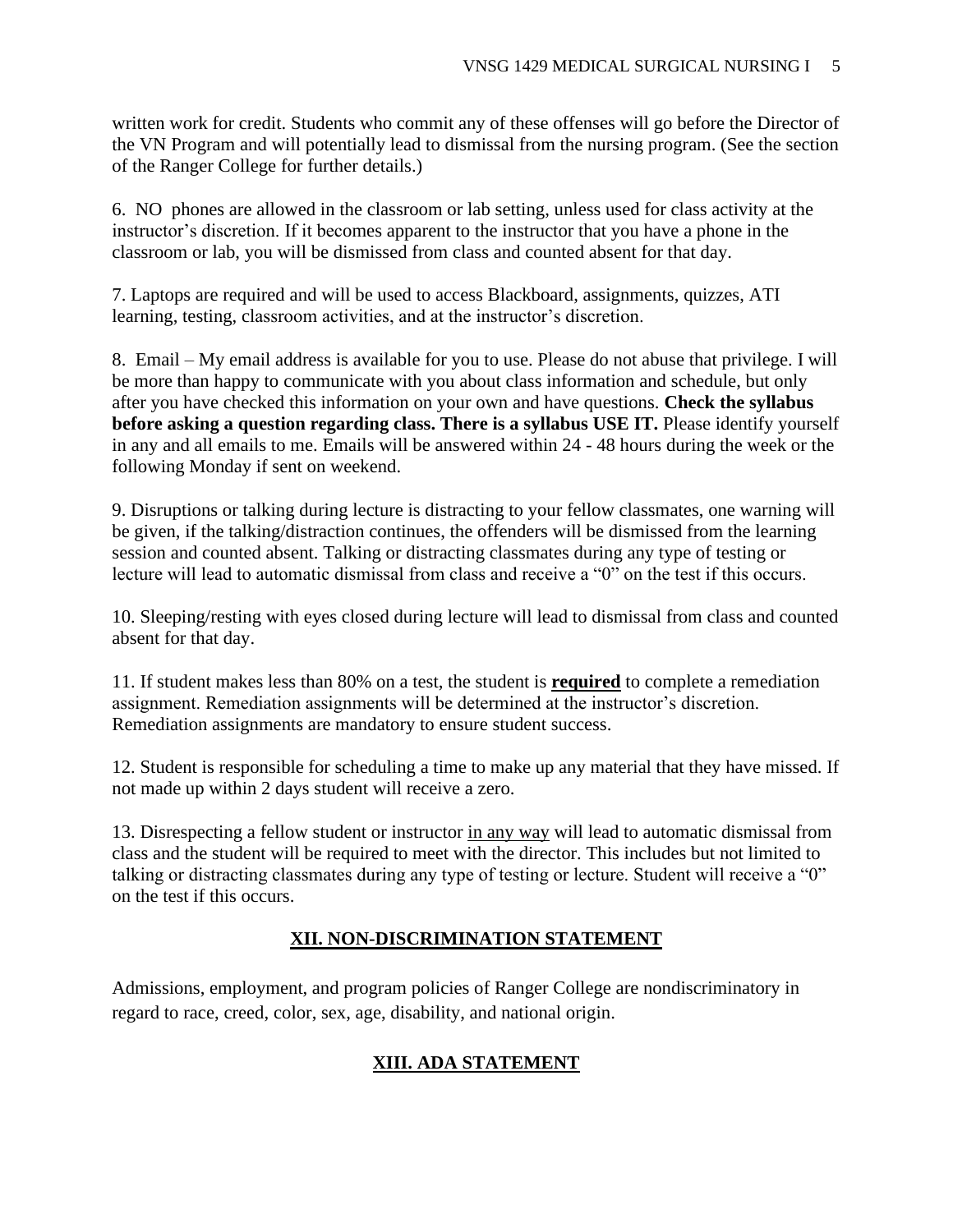Ranger College provides a variety of services for students with learning and/or physical disabilities. Students are responsible for making initial contact with the Ranger College Counselor, Gabe Lewis (glewis@rangercollege.edu). It is advisable to make this contact before or immediately after the semester begins.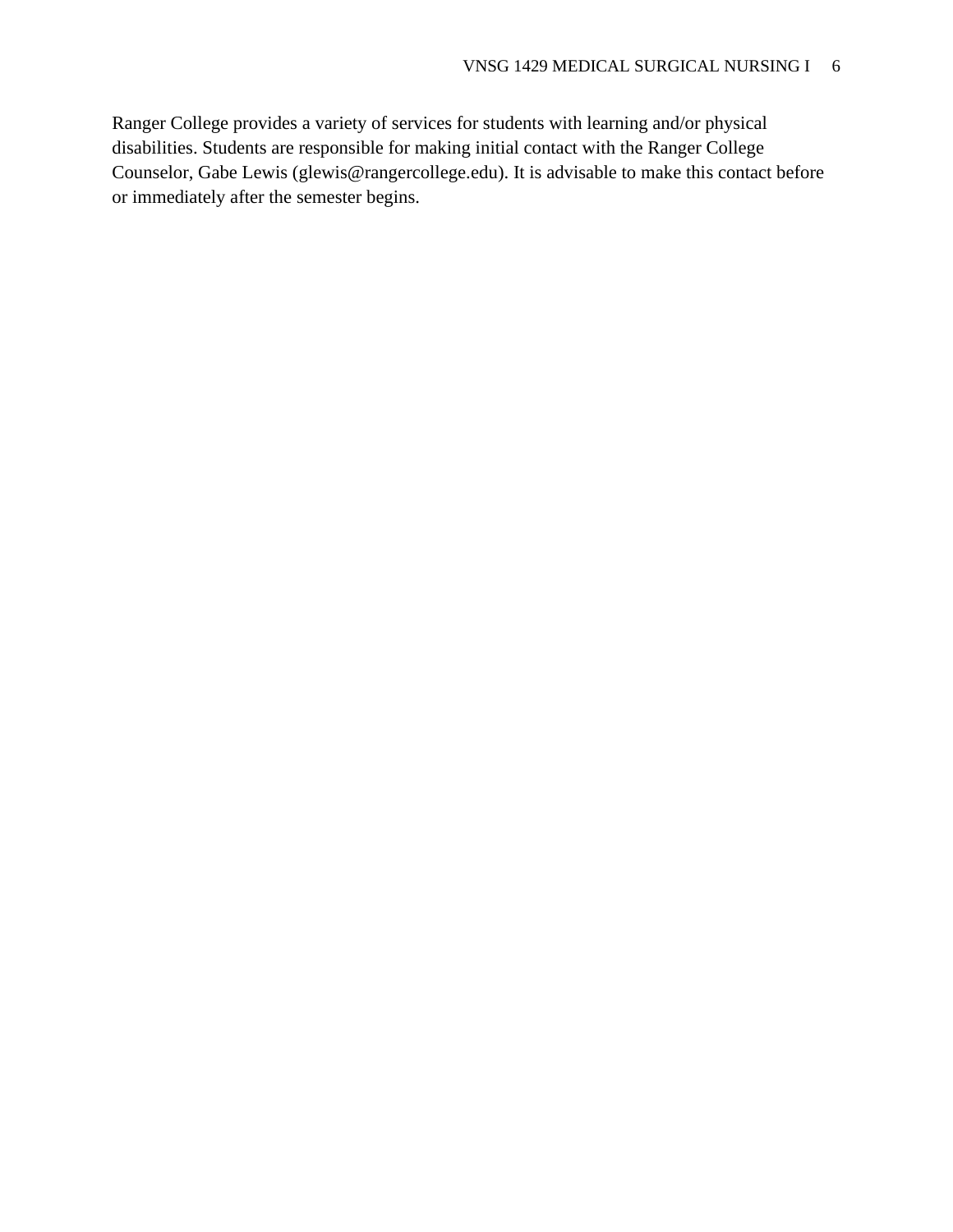## **XIV. COURSE OUTLINE/SCHEDULE RANGER COLLEGE VOCATIONAL NURSING PROGRAM MEDICAL SURGICAL NURSING I VNSG 1429 SPRING 2020**

| <b>COURSE OUTLINE/ SCHEDULE</b>                |                                                                   |                                        | <b>ACTIVITY</b> | <b>ATI</b>                                                                           | <b>DUE DATE</b> |
|------------------------------------------------|-------------------------------------------------------------------|----------------------------------------|-----------------|--------------------------------------------------------------------------------------|-----------------|
| WEEK <sub>1</sub><br>$1/21 - 1/24$             | Syllabus; Pre-Test;<br>Lecture: Med-Surg: A&P<br>Endocrine Ch. 38 | Lecture: Med-Surg:<br>Endocrine Ch. 39 | TBA             | Learn: Skills Modules:<br>Infection Control &<br>Diabetes Management                 | 1/23 by 0800    |
|                                                |                                                                   |                                        |                 |                                                                                      |                 |
| $\overline{\textbf{W}}$ EEK 2<br>$1/27 - 1/31$ | Lecture: Med-Surg:<br>Endocrine Ch. 39- Continued                 | Lecture: Med-Surg:<br>Endocrine Ch. 40 | <b>TBA</b>      | Learn: Skills Modules:<br>Med Admin 1 & Med Admin 2                                  | 1/29 by 0800    |
|                                                |                                                                   |                                        |                 |                                                                                      |                 |
| WEEK <sub>3</sub><br>$2/3 - 2/7$               | Lecture: Med-Surg:<br>Endocrine Ch. 40- Continued                 | <b>Endocrine Skills</b>                | <b>TBA</b>      | Real Life Med Surg 3.0:<br>Diabetes Mellitus<br>Learn: Skills Modules:<br>IV Therapy | 2/05 by 0800    |
| WEEK4                                          |                                                                   |                                        |                 |                                                                                      |                 |
| $2/10 - 2/14$                                  | <b>Review</b>                                                     | Exam $#1$                              | <b>TBA</b>      | Learn: Skills Modules:<br>Surgical Asepsis & Wound Care                              | 2/12 by 0800    |
| WEEK <sub>5</sub>                              | Lecture: Med-Surg: A&P                                            | Lecture: Med-Surg:                     | <b>TBA</b>      | Learn: Skills Modules:                                                               | 2/19 by 0800    |
| $2/17 - 2/21$                                  | Immune Ch. 18                                                     | Immune Ch. 19                          |                 | Urinary Cath Care                                                                    |                 |
| WEEK 6                                         |                                                                   | <b>Immune Skills</b>                   | <b>TBA</b>      | Learn: Skills Modules:                                                               |                 |
| $2/24 - 2/28$                                  | Lecture: Med-Surg: Immune<br>Ch. 20                               |                                        |                 | Enteral Tube Feeding &<br>Nasogastric Tube                                           | 2/26 by 0800    |
|                                                |                                                                   |                                        |                 |                                                                                      |                 |
| WEEK7<br>$3/2 - 3/6$                           | <b>Review</b>                                                     | Exam $#2$                              | <b>TBA</b>      | Learn: Skills Modules:<br>Enemas & Ostomy Care                                       | 3/4 by 0800     |
|                                                |                                                                   |                                        |                 |                                                                                      |                 |
| WEEK 8<br>$3/9 - 3/13$                         | <b>SPRING BREAK</b>                                               |                                        |                 |                                                                                      |                 |
| WEEK 9                                         |                                                                   |                                        |                 | <b>Test: Fundamentals Online</b>                                                     |                 |
| $3/16 - 3/20$                                  | Lecture: Med-Surg: A&P<br>Digestive Ch. 32                        | Lecture: Med-Surg:<br>Digestive Ch. 33 | <b>TBA</b>      | Practice Part B                                                                      | 3/18 by 0800    |
| <b>WEEK 10</b>                                 | Lecture: Med-Surg:                                                | Lecture: Med-Surg:                     | <b>TBA</b>      | Test: Management Online                                                              | 3/25 by 0800    |
| $3/23 - 3/27$                                  | Digestive Ch. 34                                                  | Digestive Ch. 35                       |                 | Practice Part A                                                                      |                 |
| <b>WEEK 11</b>                                 | Lecture: A&P: Body temp &                                         | Digestive & Urinary Skills             | <b>TBA</b>      | Improve: Adult Med-Surg Online                                                       | 4/1 by 0800     |
| $3/30 - 4/3$                                   | Metabolism Ch.17                                                  |                                        |                 | Practice Part A                                                                      |                 |
|                                                |                                                                   |                                        |                 |                                                                                      |                 |
| <b>WEEK 12</b><br>$4/6 - 4/9$                  | <b>Review</b>                                                     | Exam $#3$                              | <b>TBA</b>      | Real Life Med-Surg 3.0:<br><b>Urinary Tract Infection</b>                            | 4/8 by 0800     |
| <b>WEEK 13</b>                                 | Lecture: Med-Surg: Urinary                                        | Lecture: Med-Surg:                     | <b>TBA</b>      | Test: Learning Systems:                                                              | 4/15by 0800     |
| $4/13 - 4/17$                                  | Ch. 36                                                            | Urinary Ch. 37                         |                 | Med-Surg: Final                                                                      |                 |
| <b>WEEK 14</b>                                 |                                                                   |                                        | <b>TBA</b>      |                                                                                      |                 |
| $4/20 - 4/24$                                  | <b>Review</b>                                                     | Exam #4                                |                 | Test: Comprehensive Online<br>Practice Part A                                        | 4/22 by 0800    |
| <b>WEEK 15</b><br>$4/27 - 5/1$                 | <b>Final Review</b>                                               |                                        |                 | ** SCHEDULE SUBJECT TO CHANGE**                                                      |                 |
| <b>WEEK 16</b><br>$5/4 - 5/8$                  | <b>Comprehensive Final</b>                                        |                                        |                 |                                                                                      |                 |

\*\*\*Must be present for all tests. Automatic 10-point deduction for any absences.\*\*\*

\*\*\*All activity & ATI assignments due via Blackboard by 8 am.\*\*\*

\*\*\*NO LATE ASSIGNMENTS ACCEPTED!\*\*\*